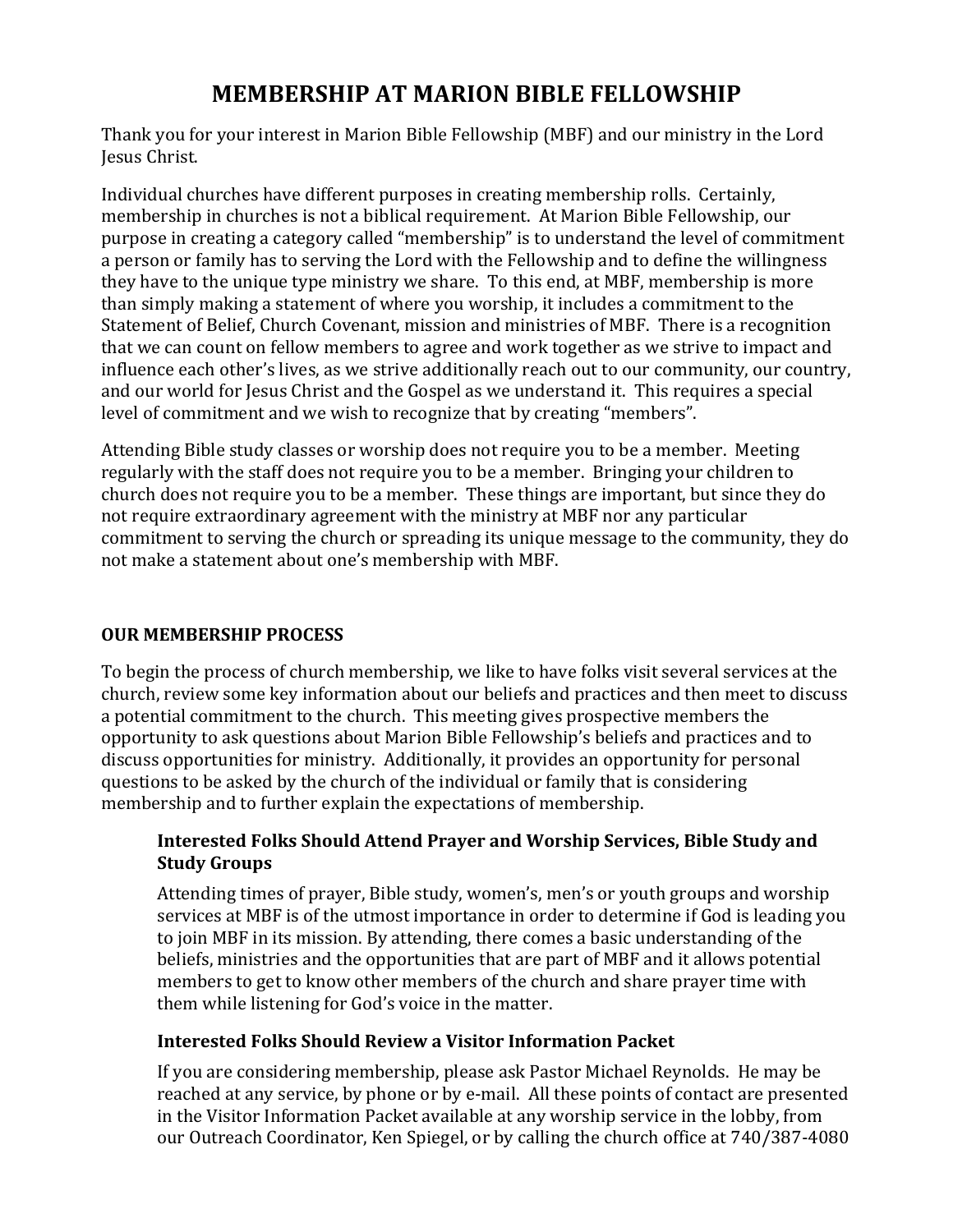or visiting our website at www.marionbible.com. The packet includes several pieces of information:

A copy of the Church Covenant and Statement of Faith

An explanation of the requirements for church membership (this paper)

A list of the ministries at Marion Bible Fellowship and their leaders

A brochure describing various aspects of the church

# **Interested)Folks)Should)Request a meeting)with)an)Elder)of)the)Church**

At your request, you can set up a time to meet with one of our leaders. The purpose of this meeting is to determine if membership is right for you and for the church. In addition, this is your opportunity to ask any questions you may have about MBF. If membership seems appropriate, and you have a desire to become an active member, a period of time for prayer on the subject will be allowed and membership will be announced and formalized. You may request to meet with church leaders by speaking with Pastor Michael Reynolds, by calling him or by calling the church office.

### **Membership)is)Considered by the Elders)and)the)New)Potential)Member**

At Marion Bible Fellowship, the authority to receive new members lies with the elders of MBF rather than by a vote of the general congregation as is true for some other churches. It is very important that those who consider membership should take some time to prayerfully reflect on the possibility for a week or two before their commitment is confidently stated to be the Lord's will.

#### **MEMBERSHIP REQUIREMENTS**

We have attempted to list the general topics we like to have as foundational requirements for membership. We list these requirements only because it would be difficult to share in the teaching and ministry of Marion Bible Fellowship without these few things being intact, beforehand.

# **A)Valid)Testimony)of)Salvation**

Christ is the head of our Church. For this reason, it is imperative that only those who acknowledge Him as Savior and Lord be part of the church's ministry.

#### **Baptism)**

Because baptism is a public statement of faith, the baptism received by members must contain the following elements to be consistent with what we believe and publicly proclaim and teach at Marion Bible Fellowship:

By immersion, if physically possible;

In the name of the Father, Son, and Holy Spirit;

Follow a personal faith placed in Christ as Savior and Lord

Performed by a person of like faith